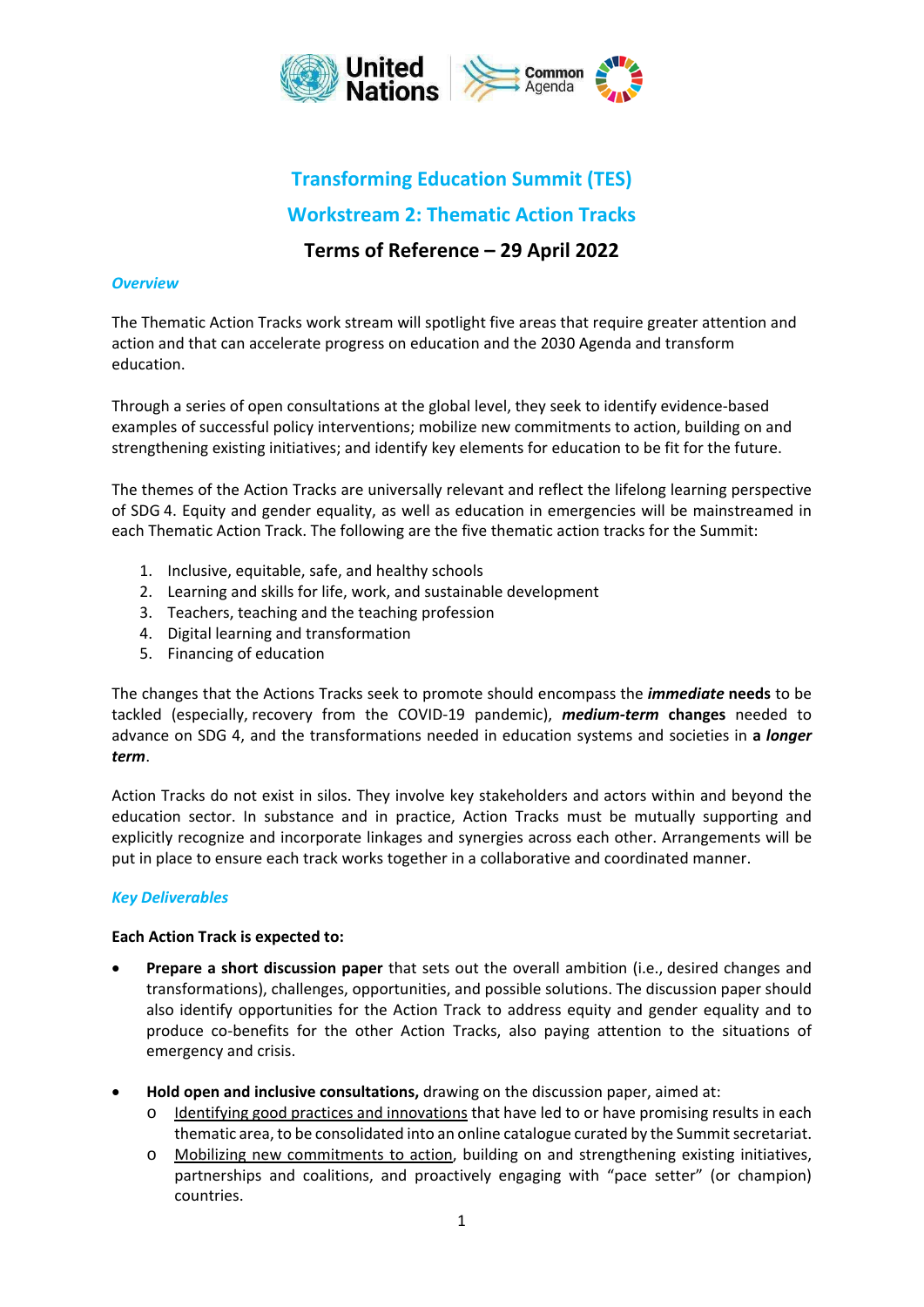- o Identifying elements that are critical to transforming education into the future, including those that require greater international cooperation, to feed into the Summit outcome document.
- **Distill key recommendations** and present an update on discussions for Pre‐Summit consideration.
- **Provide a contribution** to the Summit in September that captures key recommendations, top innovations, commitments to action and proposals for future action.

# *Expected Roles of the Action Track Leadership and Members*

Each action track will be co‐led by two member states and one leading stakeholder, with substantive support provided by the UN support team. The Secretary-General's Special Adviser for the Summit and the Summit secretariat will support the coherent work of each track.

**(1) The Member State Co‐Leads of each Action Track are expected to**:

- Co-lead the Action Track with the Stakeholder Co-Lead and guide the UN support team in the development of key materials including the discussion paper and inputs to the Pre‐Summit and the Summit.
- Co-convene a minimum of twice monthly consultation meetings of the Action Track.
- Participate in coordination meetings among the co-leads of the Action Tracks.
- Encourage other Member States to support and participate in Action Track activities.
- Ensure that the Action Track process is conducted in a transparent and inclusive manner and reflects the universal, lifelong learning perspectives, mainstreaming equity and gender equality.

#### **(2) The Stakeholder Co‐Lead is expected to**:

- Co-lead the Action Track with the Member State Co-Leads and guide the UN support team in the development of key materials including the discussion paper and inputs to the Pre‐Summit and the Summit.
- Co-convene a minimum of twice monthly consultation meetings of the Action Track.
- Participate in coordination meetings among the co-leads of the Action Tracks.
- Provide leadership in encouraging stakeholders' engagement in the work of the Action Track, particularly young people.

#### **(3) UN anchor agency and alternate anchor agency of the UN support team are expected to**:

- Provide technical support to the Co-Leads in the content development of the Action Track, including the discussion paper, the substantive contributions for the Pre‐Summit and the contribution for the Summit.
- Support the Co‐Leads in convening meetings and discussions around the Action Track.
- Regularly update the TES Secretariat on the progress being made.
- Using an open‐source methodology, curate key papers, activities, organizations, and thinkers to serve as the evidence base.
- Develop, with the TES Secretariat, the definition and criteria for the selection of good practices and innovations; lead the identification, documentation, and synthesis.
- **(4) Action Track members (including Member States, technical institutions, UN agencies, advocacy groups, civil society groups, private sector and multi‐stakeholder coalitions, etc.)** – **are expected to:**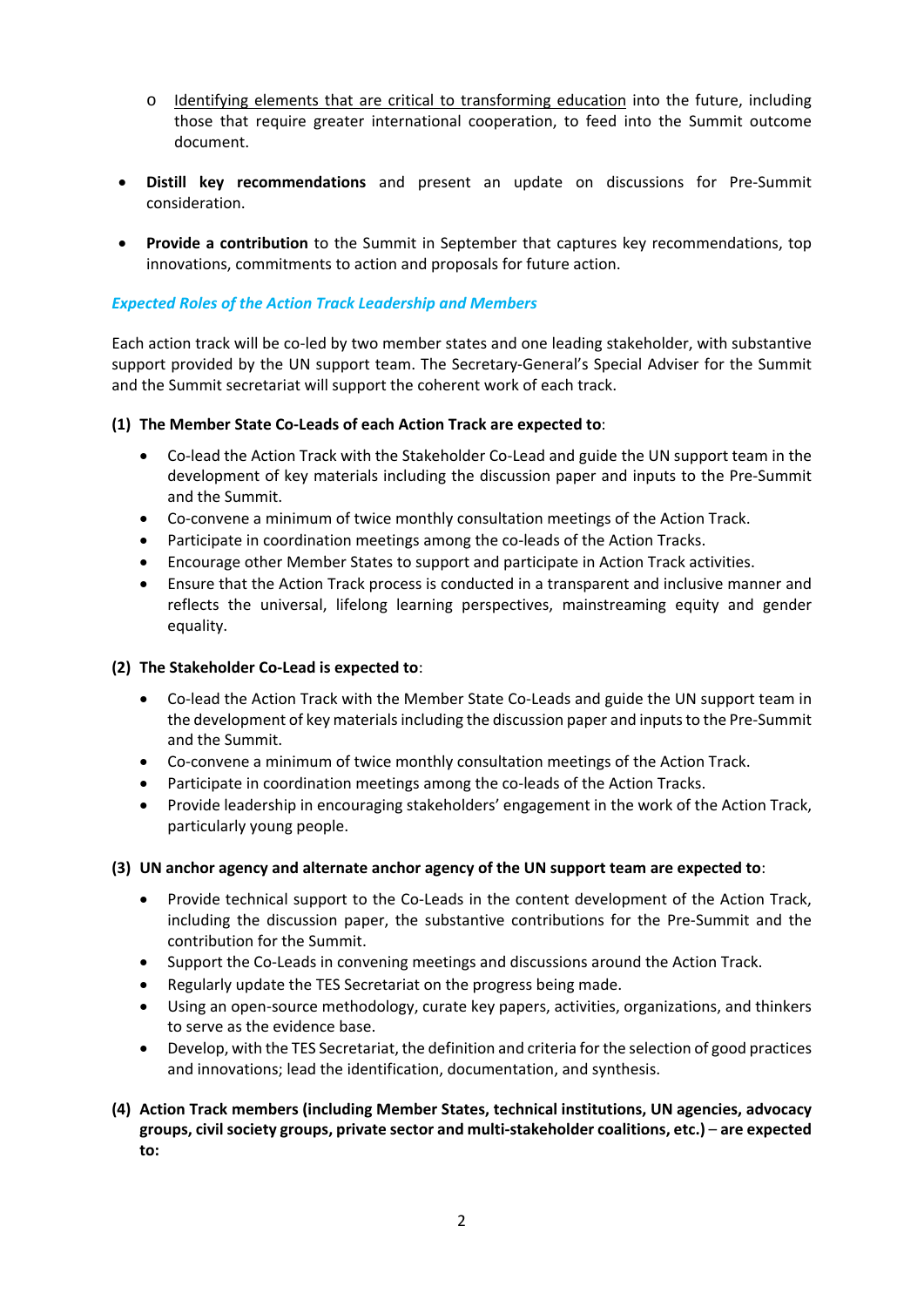- Actively participate in and promote the ideas and work of the Action Track through available online platforms, social and other media and in meetings of the track.
- Advocate for the Action Track and the work thereunder at local, national and global levels.
- Support and participate in the identification and documentation of good practices and innovations.
- Develop partnerships beyond the Action Track itself with an eye for broad inputs and buy in as well as later implementation (global, regional, national, local; civil society, private sector, academia, etc.) and public outlines of these commitments and projects/discussions.
- Support and provide constructive comments to the Action Track activities and outputs.

# **(5) Special Adviser and the Summit Secretariat:**

- Convene co-leads on a monthly basis to discuss progress, coherence and challenges.
- Provide ongoing guidance, templates and support to facilitate the work of each track.

# *Key Milestones and Timeline*

The following table provides an indication of the expected milestones during different phases of the process towards and beyond the Summit.

|           | <b>Key Milestones</b>                                      | <b>Responsibility</b>                        | <b>Timeline</b> |
|-----------|------------------------------------------------------------|----------------------------------------------|-----------------|
|           | Action Track Initiation (late March - mid-May 2022)        |                                              |                 |
|           | Finalize selection of co-leads and support team.           |                                              |                 |
|           | Prepare and revise the draft discussion papers.            | Co-leads and<br><b>Action Track</b><br>teams | Revised         |
|           | Convene the first open consultation of the Action Track to |                                              | discussion      |
|           | discuss the draft discussion papers (week of 9 May).       |                                              | papers by       |
| $\bullet$ | Share information to be included in the national           |                                              | 13 May          |
|           | consultations, public engagement, TES Advisory Committee   |                                              |                 |
|           | meetings.                                                  |                                              |                 |
|           | Pre-Summit Preparation (May - mid-June 2022)               |                                              | Initial set of  |
| $\bullet$ | Convene at least two open consultations per month,         | Co-leads and<br><b>Action Track</b><br>teams | curated         |
|           | informed by the Discussion Papers.                         |                                              | entries by      |
| $\bullet$ | Develop proposals to strengthen and align activities of    |                                              | 20 May          |
|           | existing coalitions/partnerships/platforms.                |                                              | Second draft    |
| $\bullet$ | Encourage, moderate and curate entries of good practice    |                                              | discussion      |
|           | and innovations and prepare a synthesis.                   |                                              | papers by       |
| $\bullet$ | Prepare key recommendations and an update of Action        |                                              | 3 June          |
|           | Tracks for the Pre-Summit.                                 |                                              |                 |
|           | Participate and develop parallel session/side events on    |                                              | Pre-Summit:     |
|           | Action Tracks at the Pre-Summit.                           |                                              | 29-30 June      |
|           | Summit preparation (early-July - September 2022)           | Co-leads and                                 | Final           |
| $\bullet$ | Convene at least two open consultations per month to       | <b>Action Track</b>                          | contribution    |
|           | prepare a contribution to the Summit.                      | teams                                        | the<br>to       |
| $\bullet$ | Refine proposals, solutions and enablers based on feedback |                                              | Summit:         |
|           | and ideas from the online entries and the Pre-Summit.      |                                              | mid-August      |
| $\bullet$ | Collaborate with key leaders and Member States moving      |                                              |                 |
|           | ideas to action and national political commitments.        |                                              |                 |
| ٠         | Identify relevant case studies, initiatives, leaders for   |                                              |                 |
|           | featuring in the Summit.                                   |                                              |                 |
|           | Submit final contribution to the Summit by end of August   |                                              |                 |